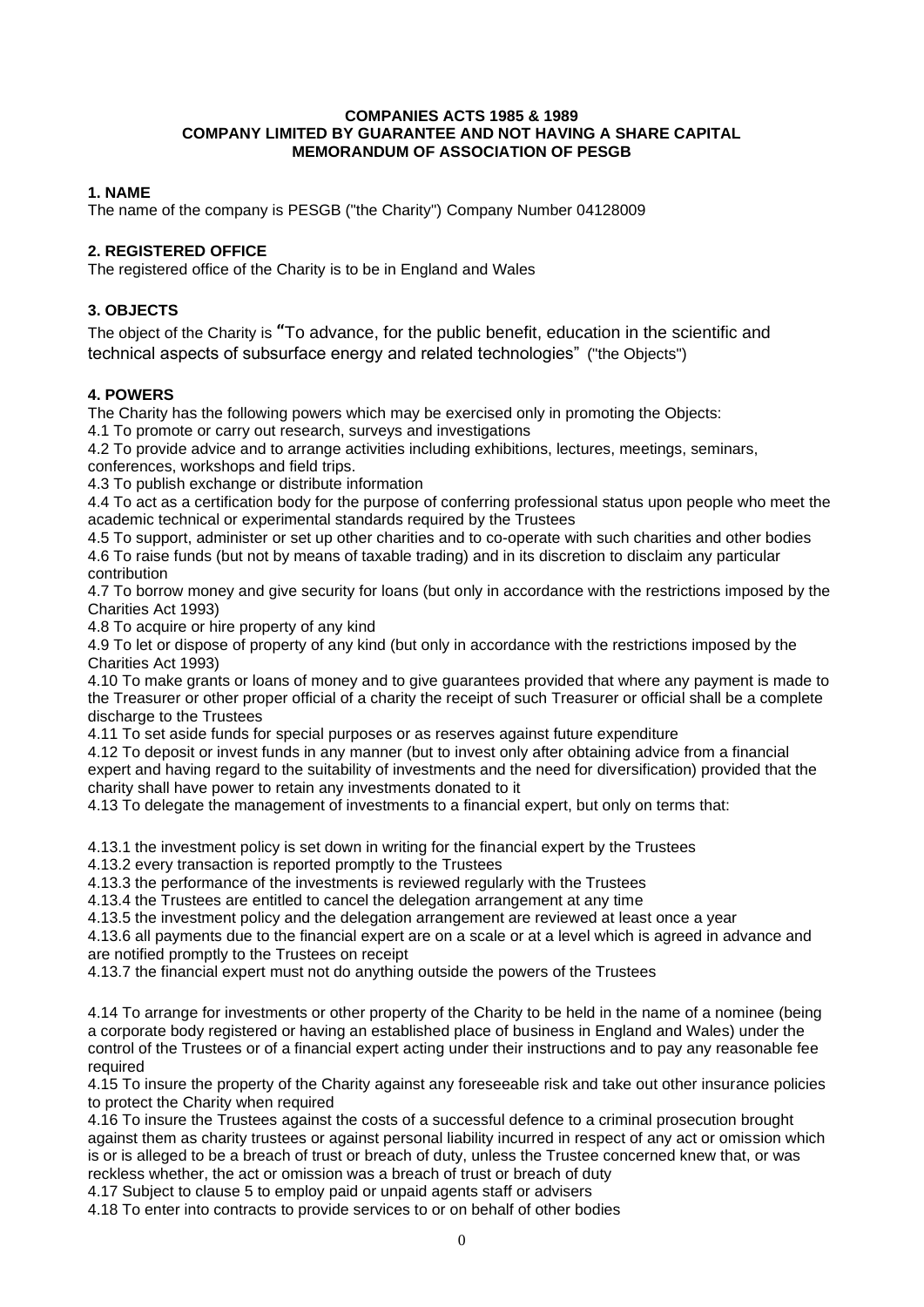4.19 To establish subsidiary companies to assist or act as agents for the Charity 4.20 To pay the costs of forming the Charity

4.21 To do anything else within the law which promotes or helps to promote the Objects

# **5. BENEFITS TO MEMBERS AND TRUSTEES**

5.1 The property and funds of the Charity must be used only for promoting the Objects and do not belong to the members of the Charity but

5.1.1 members who are not Trustees may be employed by or enter into contracts with the Charity and receive reasonable payment for goods or services supplied

5.1.2 members (including Trustees) may be paid interest at a reasonable rate on money lent to the Charity 5.1.3 members (including Trustees) may be paid a reasonable rent or hiring fee for property let or hired to the Charity

5.1.4 individual members who are not Trustees but who are beneficiaries may receive charitable benefits in that capacity

5.2 A Trustee must not receive any payment of money or other material benefit (whether directly or indirectly) from the Charity except

5.2.1 as mentioned in clauses 4.16, 5.1.2 or 5.1.3

5.2.2 reimbursement of reasonable out-of-pocket expenses (including hotel and travel costs) actually incurred in running the Charity

5.2.3 an indemnity in respect of any liabilities properly incurred in running the Charity (including the costs of a successful defence to criminal proceedings)

5.2.4 payment to any company in which a Trustee has no more than a 1 per cent shareholding

5.2.5 in exceptional cases, other payments or benefits (but only with the written approval of the Commission in advance)

5.3 Whenever a Trustee has a personal interest in a matter to be discussed at a meeting of the Trustees or a committee the Trustee concerned must:

5.3.1 declare an interest at or before discussion begins on the matter

5.3.2 withdraw from the meeting for that item unless expressly invited to remain in order to provide information

5.3.3 not be counted in the quorum for that part of the meeting

5.3.4 withdraw during the vote and have no vote on the matter

5.4 This clause may not be amended without the prior written consent of the Commission

## **6. LIMITED LIABILITY**

The liability of members is limited

## **7. GUARANTEE**

Every member promises if the Charity is dissolved while he she or it remains a member or within 12 months afterwards to contribute up to £1 towards the costs of dissolution and the liabilities incurred by the Charity while the contributor was a member

## **8. DISSOLUTION OR AMENDMENTS**

8.1 If the Charity is dissolved the assets (if any) remaining after provision has been made for all its liabilities must be applied in one or more of the following ways:

8.1.1 by transfer to one or more other bodies established for exclusively charitable purposes within, the same as or similar to the Objects

8.1.2 directly for the Objects or charitable purposes within or similar to the Objects

8.1.3 in such other manner consistent with charitable status as the Commission approve in writing in advance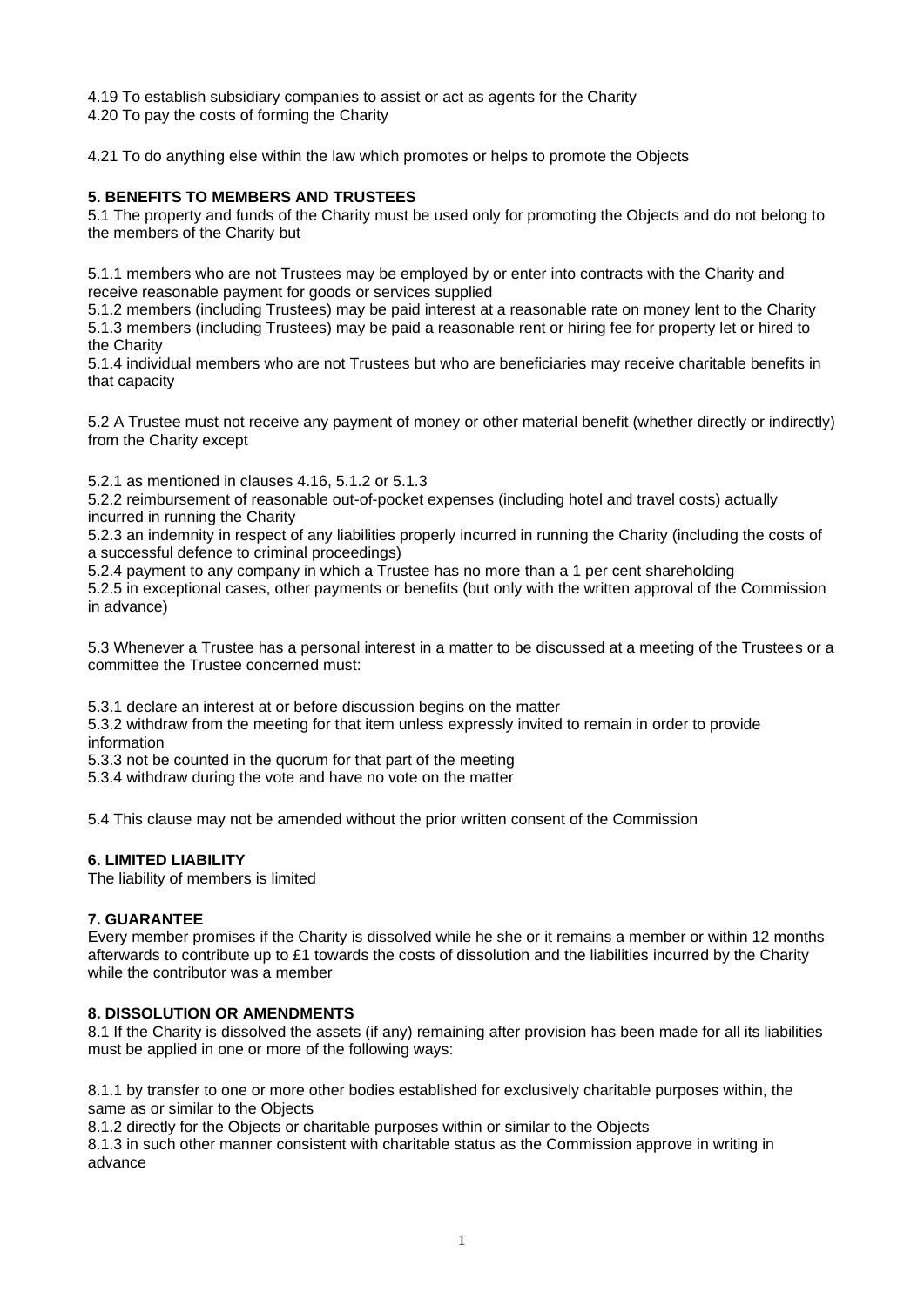8.2 Any resolution to amend this Memorandum or the Articles or to dissolve the Charity shall require a 75% majority of those Members present and voting at a general meeting of the Charity. 8.3 A final report and statement of account must be sent to the Commission

# **9. INTERPRETATION**

9.1 Words and expressions defined in the Articles have the same meanings in this Memorandum 9.2 References to an Act of Parliament are references to the Act as amended or re-enacted from time to time and to any subordinate legislation made under it

# **10. INTERPRETATION**

In the Memorandum and in these Articles:

10.1 "The Act" means the Companies Act 1985 including any statutory modification or re-enactment thereof for the time being in force and any provisions of the Companies Act 2006 for the time being in force.

"AGM" means an annual general meeting of the Charity

"these Articles" means these articles of association

"Associate Member" means a person or body in one of the membership classes defined in Article 11.

"Chairman" means the chairman of the Trustees and shall be the President of the Charity

"the Charity" means the company governed by these Articles

"charity trustee" has the meaning prescribed by section 97(1) of the Charities Act 1993

"clear day" means 24 hours from midnight following the relevant event

"the Commission" means the Charity Commissioners for England and Wales

"EGM" means an extraordinary general meeting of the Charity

"electronic communications" means by way of email

"financial expert" means an individual, company or firm who is an authorised person or an exempted person within the meaning of the Financial Services Act 1986

"full member" means a member of the Charity appointed under Article 1.3

"material benefit" means a benefit which may not be financial but has a monetary value

"member" and "membership" refer to membership of the Charity

"Memorandum" means the Charity's memorandum of association

"month" means calendar month

"the Objects" means the Objects of the Charity as defined in clause 3 of the Memorandum

"Secretary" means the Secretary of the Charity

"taxable trading" means carrying on a trade or business on a continuing basis for the principal purpose of raising funds and not for the purpose of actually carrying out the Objects if to do so would render the Charity chargeable to income or corporation taxes.

"Trustee" means a director of the Charity and "Trustees" means all of the directors.

"written" or "in writing" refers to a legible document on paper including a fax message

"year" means calendar year

10.2 Expressions defined in the Act have the same meaning

10.3 References to an Act of Parliament are to the Act as amended or re-enacted from time to time and to any subordinate legislation made under it

## **11. ASSOCIATE MEMBERS**

11.1 The Trustees may admit to associate membership a person or body in one of the following categories: honorary membership, sustaining membership, auxiliary membership, student membership 11.2 The criteria for admission to associate membership shall be:

11.2.1 Honorary Member Any person who in the Trustees' opinion has contributed distinguished service to the Charity or to its objectives

11.2.2 Sustaining Member Any person corporation firm or organisation which in the Trustees' opinion has a valid interest in making a contribution of any kind towards the objects of the Charity

11.2.3 Auxiliary Member Any person who does not have the relevant academic qualifications to be a full Member but who has for at least one year prior to admission been actively engaged in any scientific technical or commercial aspect of petroleum exploration

11.2.4 Student Member Any person who is a full-time undergraduate [or post-graduate] student and who in the opinion of the Trustees has a valid interest in petroleum exploration.

11.3 The Trustees shall make such regulations in relation to Associate Members as to the approval of applications, and the subscriptions and rights of the various categories of members as the Trustees shall think fit.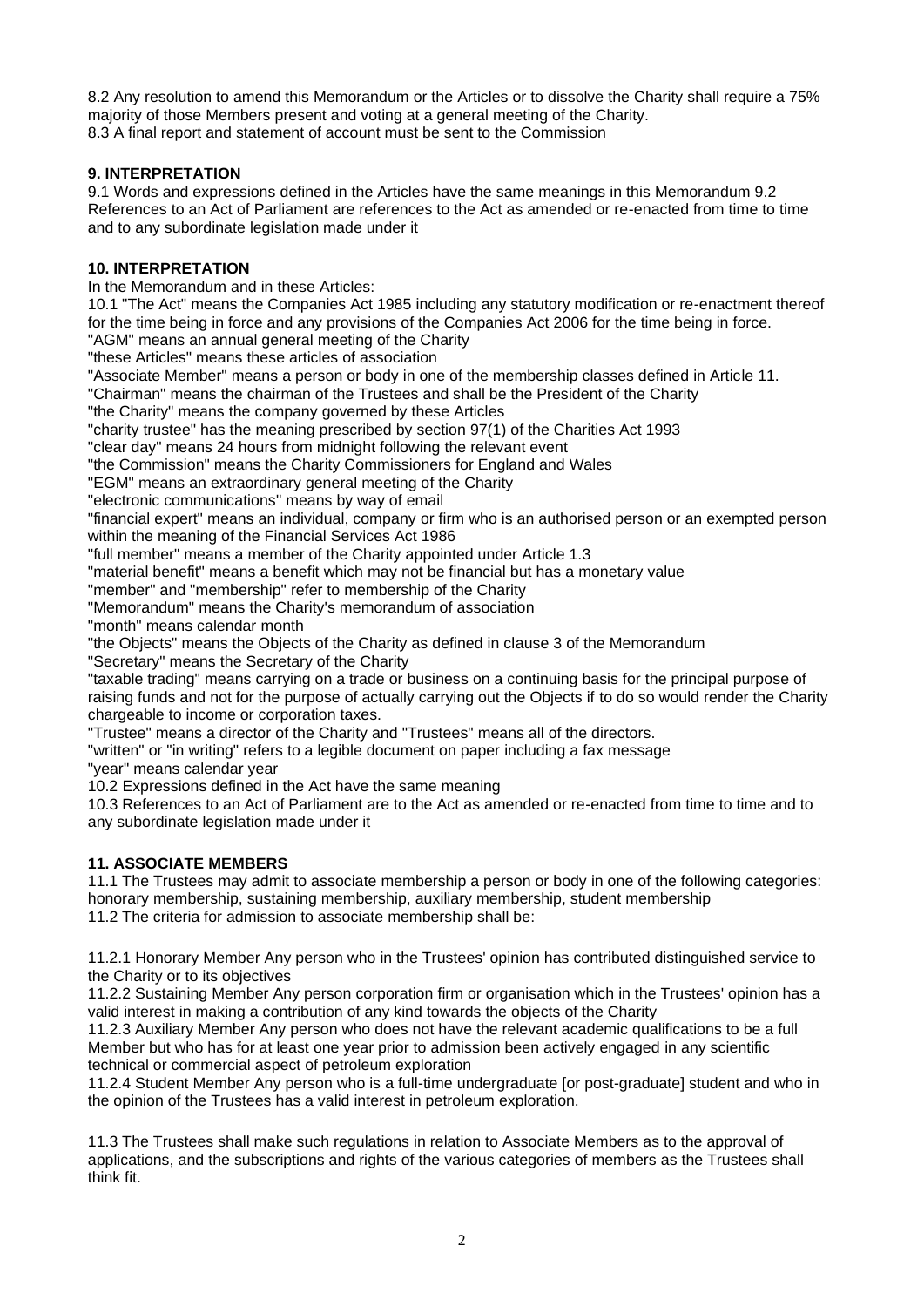### **COMPANIES ACTS 1985 TO 2006**

## **COMPANY LIMITED BY GUARANTEE AND NOT HAVING A SHARE CAPITAL**

#### **ARTICLES OF ASSOCIATION OF**

### **PESGB**

## 1. **MEMBERSHIP**

- 1.1 The number of members with which the Charity proposes to be registered is unlimited
- 1.2 The Charity must maintain a register of members
- 1.3 The members of the Charity shall be the Trustees and any individual who
	- 1.3.1 holds such academic technical or experiential qualification as may from time to time be required by the Trustees
	- 1.3.2 is approved by the Trustees; and
	- 1.3.3 consents in writing to become a member
- 1.4 The Trustees may establish different classes of membership and prescribe their respective privileges and duties and set the amounts of any subscriptions
- 1.5 Membership is terminated if the member concerned
	- 1.5.1 gives written notice of resignation to the Charity
	- 1.5.2 dies
	- is 3 months in arrears in paying the relevant subscription (if any) (but in such a case the member may be reinstated on payment of the amount due); or
	- 1.5.4 is removed from membership by resolution of the Trustees on the ground that in their reasonable opinion the member's continued membership is harmful to the Charity (but only after notifying the member in writing and considering the matter in the light of any written representations which the member concerned puts forward within 14 clear days after receiving notice)
- 1.6 Membership of the Charity is not transferable
- 1.7 Associate Members (as defined in Article 11) shall have no voting rights and shall not be Members of the Charity for the purposes of these Articles or of the Act.

# 2. **GENERAL MEETINGS**

- 2.1 Members are entitled to attend general meetings. General meetings are called on at least 14 clear days written notice specifying the business to be discussed
- 2.2 There is a quorum at a general meeting if the number of members personally present is 40 or 10% of the membership whichever is the less
- 2.3 The Chairman or (if the Chairman is unable or unwilling to do so) some other member elected by those present presides at a general meeting
- 2.4 Except where otherwise provided by the Act every issue is decided by a majority of the votes cast<br>2.5 Every member present in person has one vote on each issue
- Every member present in person has one vote on each issue
- 2.6 Subject to the provisions of the Act a written resolution is passed as an ordinary resolution if it is passed by a simple majority of the total voting rights of eligible members, and a written resolution is passed as a special resolution if it is passed by members representing not less than 75% of the total voting rights of eligible members. A written resolution is not a special resolution unless it states that it was proposed as special resolution. A written resolution is as valid as a resolution actually passed at a general meeting (and for this purpose the written resolution may be set out in more than one document and will be treated as passed on the date of the last signature)
- 2.7 The Charity must hold an AGM in every year which all members are entitled to attend. The first AGM may be held within 18 months after the Charity's incorporation
- 2.8 At an AGM the members:
	- 2.8.1 receive the accounts of the Charity for the previous financial year<br>2.8.2 receive the Trustees' report on the Charity's activities since the pro-
	- 2.8.2 receive the Trustees' report on the Charity's activities since the previous AGM<br>2.8.3 appoint auditors for the Charity
	- appoint auditors for the Charity
	- 2.8.4 may confer on any individual (with his or her consent) the honorary title of Patron, President or Vice-President of the Charity; and
	- 2.8.5 discuss and determine any issues of policy or deal with any other business put before them
- 2.9 Any general meeting which is not an AGM is an EGM
- 2.10 An EGM may be called at any time by the Trustees and must be called within 14 clear days on a written request from at least one tenth of the members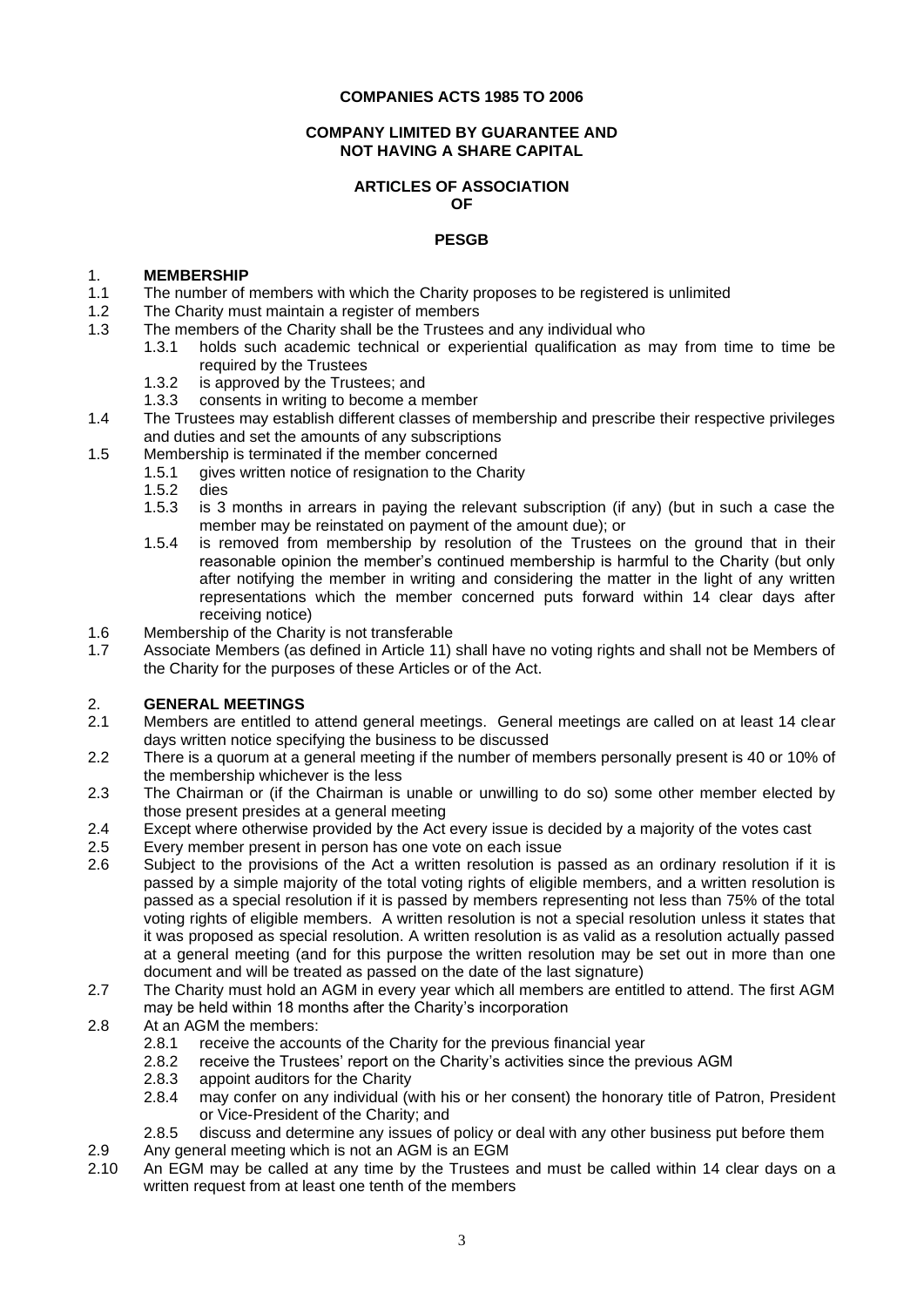# 3. **THE TRUSTEES**

- 3.1 The Trustees as charity trustees have control of the Charity and its property and funds<br>3.2 The Trustees when complete shall consist of at least 6 and not more than 13 people co
- The Trustees when complete shall consist of at least 6 and not more than 13 people comprising
	- the President
	- the Secretary
	- **the Treasurer**
	- and between 3 and 10 ordinary Trustees
- 3.3 Trustee elections will normally take place during the months of October and December of each year and appointments/retirements will be announced at the President's Evening which is held in December of each year.
- 3.4 The new Trustees appointment will commence and the retiring Trustees will retire immediately following a trustee handover meeting in the January following the President's Evening.
- 3.5 One*-*half (or the number nearest one-half*)* of the Trustees must retire each year with those longest in office retiring first and the choice between any of equal service being made by drawing lots. Those retiring Trustees will be informed of their retirement in advance of the Trustee elections and normally during the month of August in the year which such Trustee elections take place.
- 3.6 A retiring Trustee shall be eligible for re-election for consecutive periods not exceeding in aggregate 6 years from the date of his or her original appointment (including in the case of the President any period in such office) but thereafter a Trustee shall not be eligible for re-appointment until one year after his or her retirement. In this paragraph a 'year' means the period between one President's Evening and the next.
- 3.7 No person other than a Trustee retiring by rotation shall be appointed or re-appointed a Trustee unless:
	- 3.7.1 he or she is recommended by the Trustees; or
	- 3.7.2 notice executed by a member qualified to vote on the Trustee elections has been given to the Charity of the intention to propose that person for appointment or re-appointment stating the particulars which would if he or she were so appointed or re-appointed be required to be included in the Charity's register of Trustees together with a notice executed by that person of his or her willingness to be appointed or re-appointed

Such recommendations or notices must be given to the Charity no earlier than June and no later than the end of July in the year which such Trustee elections are to take place.

- 3.8 The Charity will send notice to the members in accordance with Article 7 to let them know the period during which voting for the Trustee elections will take place and the closing date for such votes. Such notice will be sent at least 30 days prior to the closing date for votes and will be sent by email to members or where they have opted out of electronic communications by post.
- 3.9 Members will vote by electronic ballot on the Charity's website or where they have opted out by postal ballot on the election and/or re-election of Trustees.
- 3.10 All electronic ballot votes will be made by electronic voting on the Charity's website (the address of the website and the place on the website where the voting facility may be accessed will be specified in the notice) and each Member will have their own unique log-in and password to enter the Charity's website to cast their vote. Once a member casts their vote electronically they will not be able to retract, change or vary their vote.
- 3.11 All postal ballot votes shall either be deposited at the Charity's registered office or at such other place within the United Kingdom as is specified for that purpose in the notice to members. A member that has opted out of electronic voting will not be able to vote electronically on the Charity's website unless no earlier than June and no later than the end of July in the year in which such member wishes to vote they have given notice to the Charity of their intention to vote electronically.
- 3.12 The Trustee elections will not be invalidated where the electronic voting facility is made available for a part, but not all of the period specified in the notice which is wholly attributable to circumstances which it would not be reasonable to expect the Charity to prevent or avoid.
- 3.13 Every Trustee must sign a declaration of willingness to act as a charity trustee of the Charity before he or she is eligible to vote at any meeting of the Trustees
- 3.14 A Trustee's term of office automatically terminates if he or she:
	- 3.14.1 is disqualified under the Charities Act 1993 from acting as a charity trustee
	- 3.14.2 is incapable, whether mentally or physically, of managing his or her own affairs
	- 3.14.3 is absent from 3 consecutive meetings of the Trustees
	- 3.14.4 ceases to be a member
	- 3.14.5 resigns by written notice to the Trustees (but only if at least 2 Trustees will remain in office)
	- 3.14.6 is removed by resolution passed by the members present and voting at a general meeting after the meeting has invited the views of the Trustee concerned and considered the matter in the light of any such views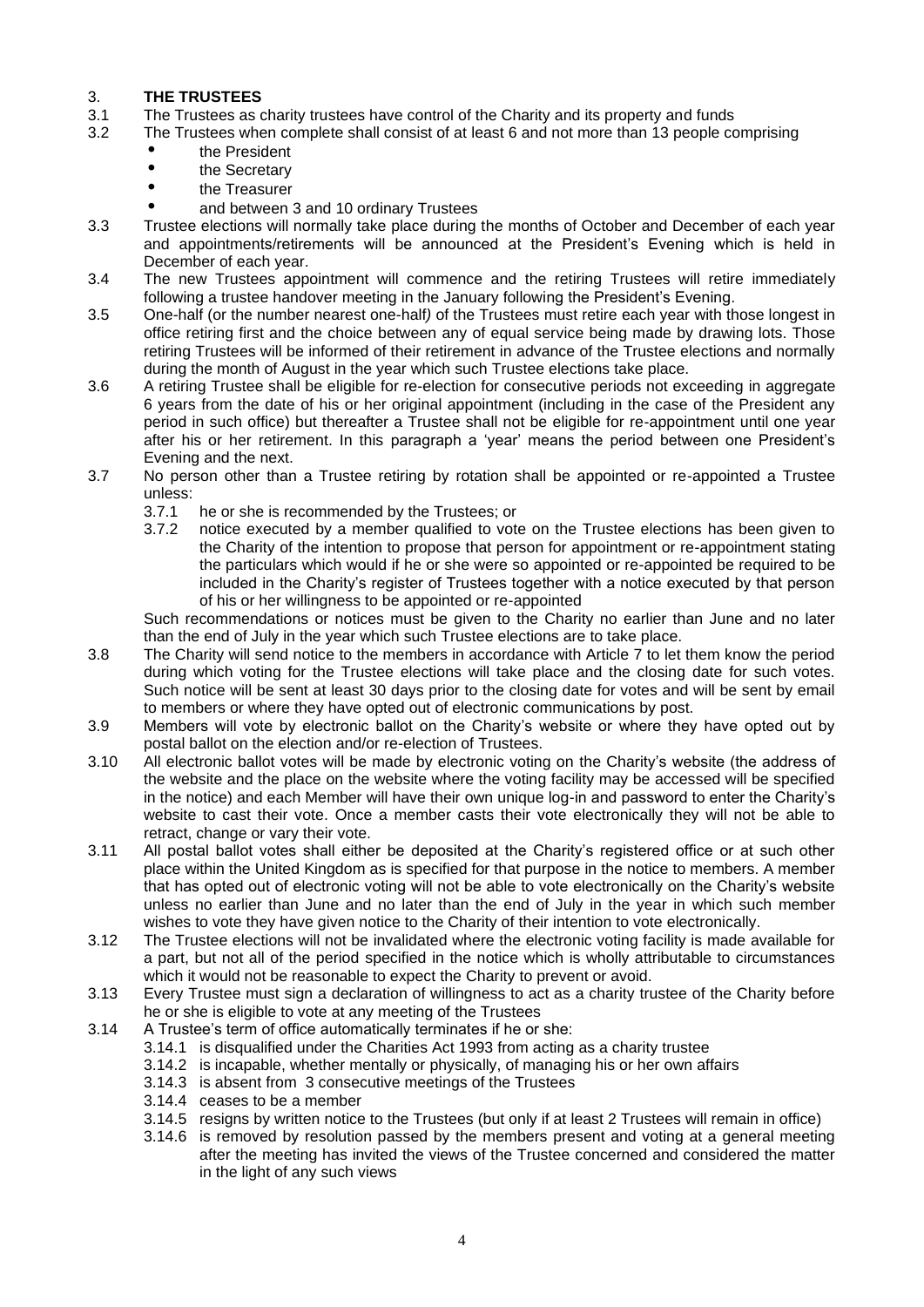- 3.15 The Trustees may at any time co-opt any person duly qualified to be appointed as a Trustee to fill a vacancy in their number or as an additional Trustee, but a co-opted Trustee holds office only until the next January trustee handover meeting as referred to in Article 3.4 above
- 3.16 A technical defect in the appointment of a Trustee of which the Trustees are unaware at the time does not invalidate decisions taken at a meeting

# 4. **PROCEEDINGS OF TRUSTEES**

- 4.1 The Trustees must hold at least 2 meetings each year
- 4.2 A quorum at a meeting of the Trustees is 3
- 4.3 A meeting of the Trustees may be held either in person or by suitable electronic means agreed by the Trustees in which all participants may communicate with all the other participants
- 4.4 The Chairman or (if the Chairman is unable or unwilling to do so) some other Trustee chosen by the Trustees present presides at each meeting
- 4.5 Every issue may be determined by a simple majority of the votes cast at a meeting but a written resolution signed by all the Trustees is as valid as a resolution passed at a meeting (and for this purpose the resolution may be contained in more than one document and will be treated as passed on the date of the last signature)
- 4.6 Except for the chairman of the meeting, who has a second or casting vote, every Trustee has one vote on each issue
- 4.7 A procedural defect of which the Trustees are unaware at the time does not invalidate decisions taken at a meeting

# 5. **POWERS OF TRUSTEES**

- The Trustees have the following powers in the administration of the Charity:
- 5.1 to appoint (and remove) any member (who may be a Trustee) to act as Secretary to the Charity in accordance with the Act
- 5.2 to appoint honorary officers from among their number other than those office holders referred to in Article 3.2
- 5.3 to delegate any of their functions to committees consisting of 2 or more individuals appointed by them (but at least 1 member of every committee must be a Trustee and all proceedings of committees must be reported promptly to the Trustees)
- 5.4 to make standing orders consistent with the Memorandum these Articles and the Act to govern proceedings at general meetings
- 5.5 to make rules consistent with the Memorandum, these Articles and the Act to govern proceedings at their meetings and at meetings of committees
- 5.6 to make regulations consistent with the Memorandum, these Articles and the Act to govern the administration of the Charity and the use of its seal (if any)
- 5.7 to establish procedures to assist the resolution of disputes within the Charity
- 5.8 to exercise any powers of the Charity which are not reserved to a general meeting

## 6. **RECORDS & ACCOUNTS**

- 6.1 The Trustees must comply with the requirements of the Act and of the Charities Act 1993 as to keeping financial records, the audit of accounts and the preparation and transmission to the Registrar of Companies and the Commission of:
	- 6.1.1 annual reports
	- 6.1.2 annual returns
	- 6.1.3 annual statements of account
- 6.2 The Trustees must keep proper records of
	- 6.2.1 all proceedings at general meetings
	- 6.2.2 all proceedings at meetings of the Trustees
	- 6.2.3 all reports of committees and
	- 6.2.4 all professional advice obtained
- 6.3 Accounting records relating to the Charity must be made available for inspection by any Trustee at any reasonable time during normal office hours and may be made available for inspection by members who are not Trustees if the Trustees so decide
- 6.4 A copy of the Charity's latest available statement of account must be supplied on request to any Trustee or member, or to any other person who makes a written request and pays the Charity's reasonable costs, within 2 months

# 7. **NOTICES**

Notices to Members under these Articles may be sent by hand, or by post in a prepaid envelope addressed to the member or by leaving it at that address or by giving it using electronic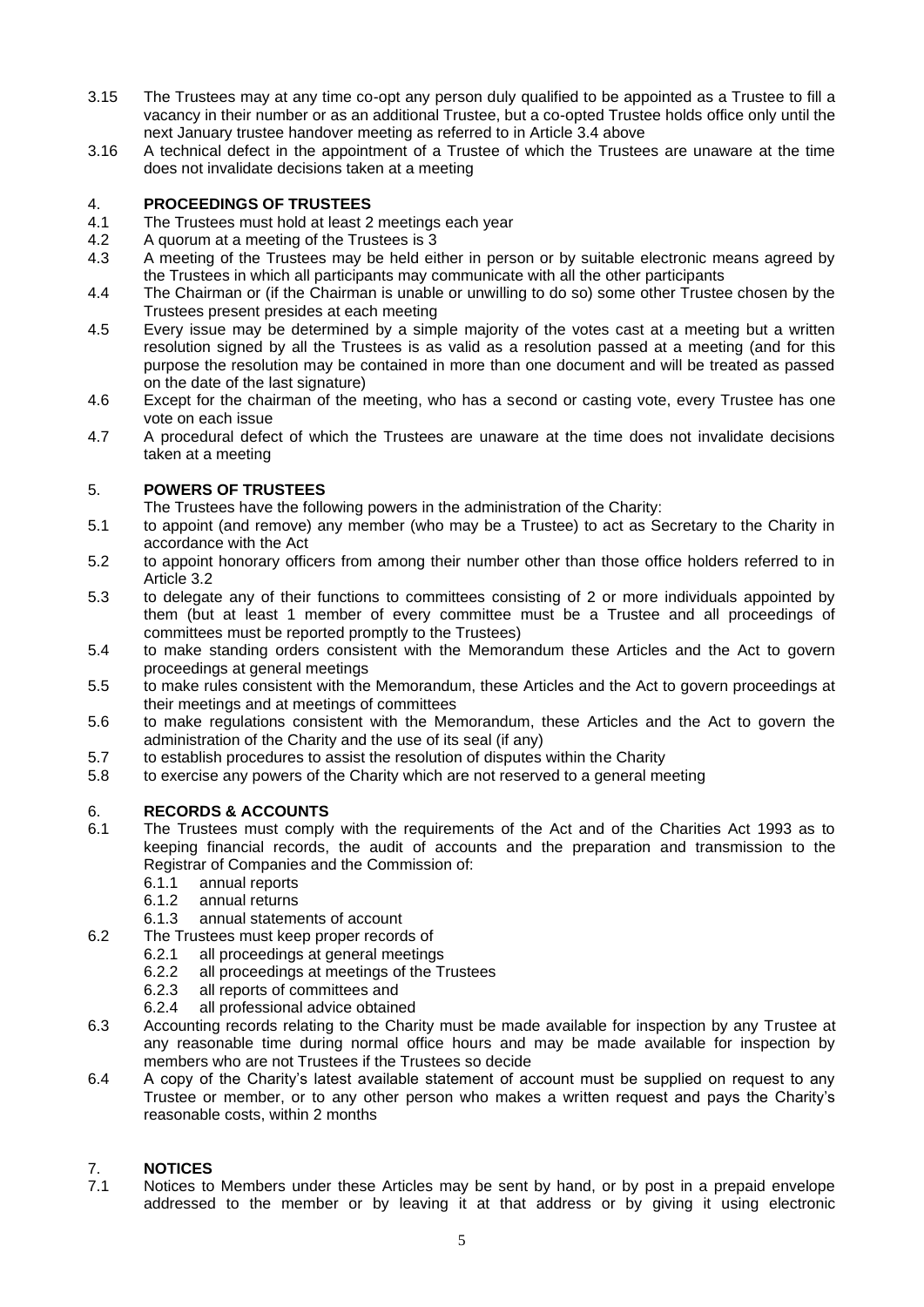communications to an email address for the time being notified to the Charity by the member it may also be published in any newsletter distributed by the Charity. Notices from members to the Charity under these Articles must be sent by hand, or by post in a prepaid envelope to the Charity's registered address.

- 7.2 Subject to 7.3 below the only address at which a member is entitled to receive notices is the address shown in the register of members or in the case of electronic communications is an email address notified to the Charity by the member.
- 7.3 A member whose registered address is not within the United Kingdom and who gives to the Charity an address within the United Kingdom at which notices may be given to him or her shall be entitled to have notices given to him or her at that address but otherwise no such member shall be entitled to receive any notice from the Charity
- 7.4 Any notice given in accordance with these Articles is to be treated for all purposes as having been received
	- 7.4.1 24 hours after being sent by electronic communications or delivered by hand to the relevant address
	- 7.4.2 2 clear days after being sent by first class post to that address
	- 7.4.3 3 clear days after being sent by second class to that address
	- 7.4.4 on being handed to the member personally or if earlier
	- 7.4.5 as soon as the member acknowledges actual receipt
- 7.5 A technical defect in the giving of notice of which the Trustees are unaware at the time does not invalidate decisions taken at a meeting

## 8. **INDEMNITY**

Subject to the provisions of the Act every Trustee or other officer or auditor of the Charity shall be indemnified out of the assets of the Charity against any liability incurred by him or her in that capacity in defending any proceedings whether civil or criminal in which judgement is given in his or her favour or in which he or she is acquitted or in connection with any application in which relief is granted to him or her by the court from liability for negligence default breach of duty or breach of trust in relation to the affairs of the Charity

## 9. **DISSOLUTION**

The provisions of the Memorandum relating to amendments to the Articles or dissolution of the Charity take effect as though repeated here

## 10. **INTERPRETATION**

In the Memorandum and in these Articles:

"The Act" means the Companies Act 1985 including any statutory modification or re-enactment thereof for the time being in force and any provisions of the Companies Act 2006 for the time being in force

"AGM" means an annual general meeting of the Charity

"these Articles" means these articles of association

"Associate Member" means a person or body in one of the membership classes defined in Article 11.

"Chairman" means the chairman of the Trustees and shall be the President of the Charity

"the Charity" means the company governed by these Articles

"charity trustee" has the meaning prescribed by section 97(1) of the Charities Act 1993

"clear day" means 24 hours from midnight following the relevant event

"the Commission" means the Charity Commissioners for England and Wales

"EGM" means an extraordinary general meeting of the Charity

"electronic communications" means by way of email

"financial expert" means an individual, company or firm who is an authorised person or an exempted person within the meaning of the Financial Services Act 1986